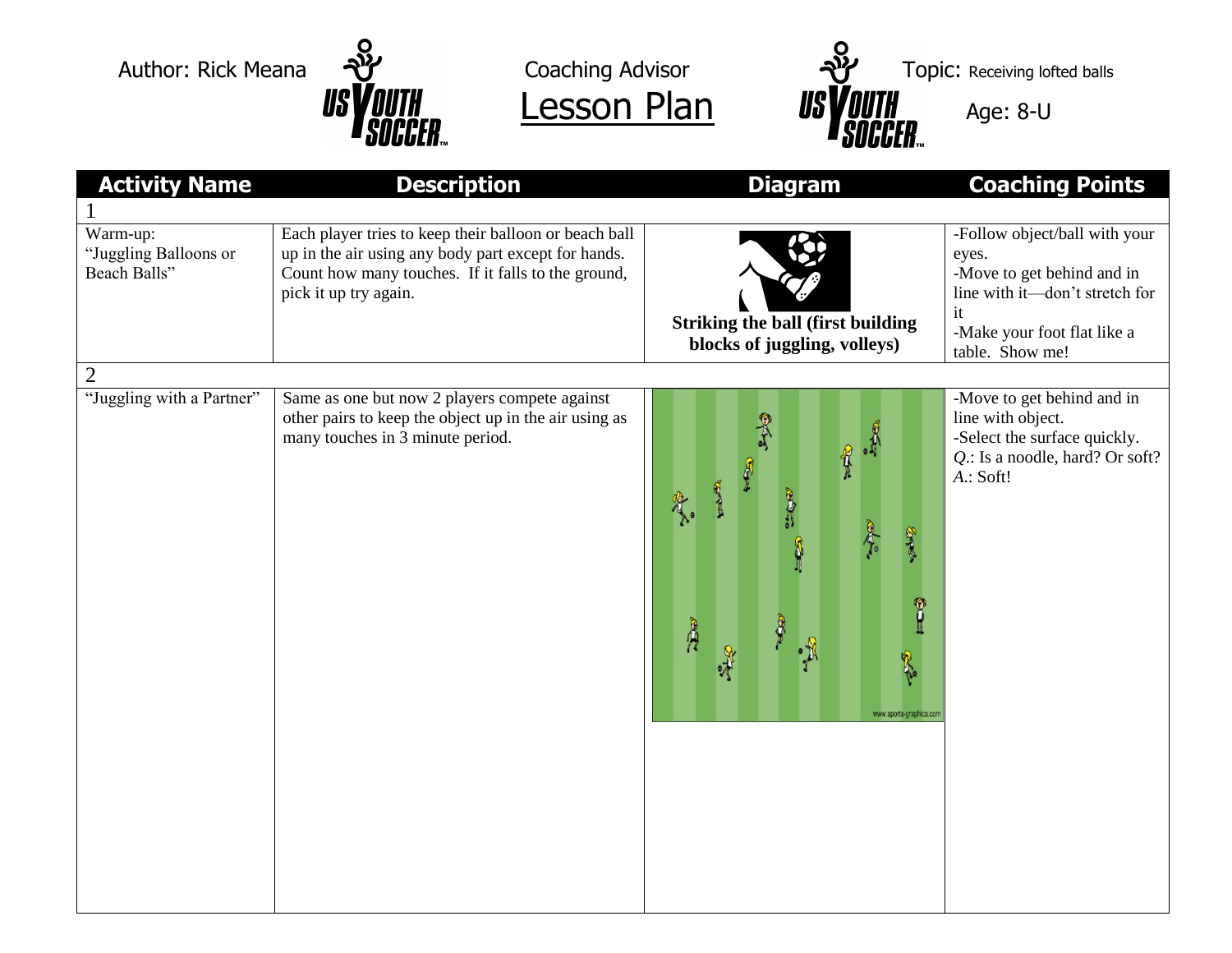



| 3                                                         |                                                                                                                                                                                                     |                               |                                                                                                                                                                                                                                                                                                                                                                                                                                                                                                                                                                                                                                                                                      |  |
|-----------------------------------------------------------|-----------------------------------------------------------------------------------------------------------------------------------------------------------------------------------------------------|-------------------------------|--------------------------------------------------------------------------------------------------------------------------------------------------------------------------------------------------------------------------------------------------------------------------------------------------------------------------------------------------------------------------------------------------------------------------------------------------------------------------------------------------------------------------------------------------------------------------------------------------------------------------------------------------------------------------------------|--|
| "Soccer Newcomb"<br>(use size 3 ball not too<br>inflated) | 20x15 (one yd. "dead space" for net). 2 teams of 2<br>play toss-receive-catch over the net. If caught<br>point-if hits ground no point-toss it over. Allow 1<br>bounce. Partner helps catch/control | J<br>Ф<br>20 yds L x 15 yds W | -Move quickly to get behind<br>and in line with flight of ball<br>-Select surface early<br>-"Withdraw" on contact<br>Q.: Good, now can you make<br>your foot feel like a "noodle"<br>strike the ball and try to catch<br>it before it bounces? Show<br>me! What happened?<br>A.: It went far away from me<br>and I could not catch it.<br>Q.: What happens if you<br>strike the ball with your foot<br>and it is flat like a "table"?<br>A.: It goes straight up and it<br>was easier to catch!<br>Q.: Can you strike it twice<br>and catch it? Show me!<br>Q.: Can you march? Show<br>me!<br>$Q$ .: Can you do it while<br>striking the ball and not<br>letting it bounce? Show me! |  |